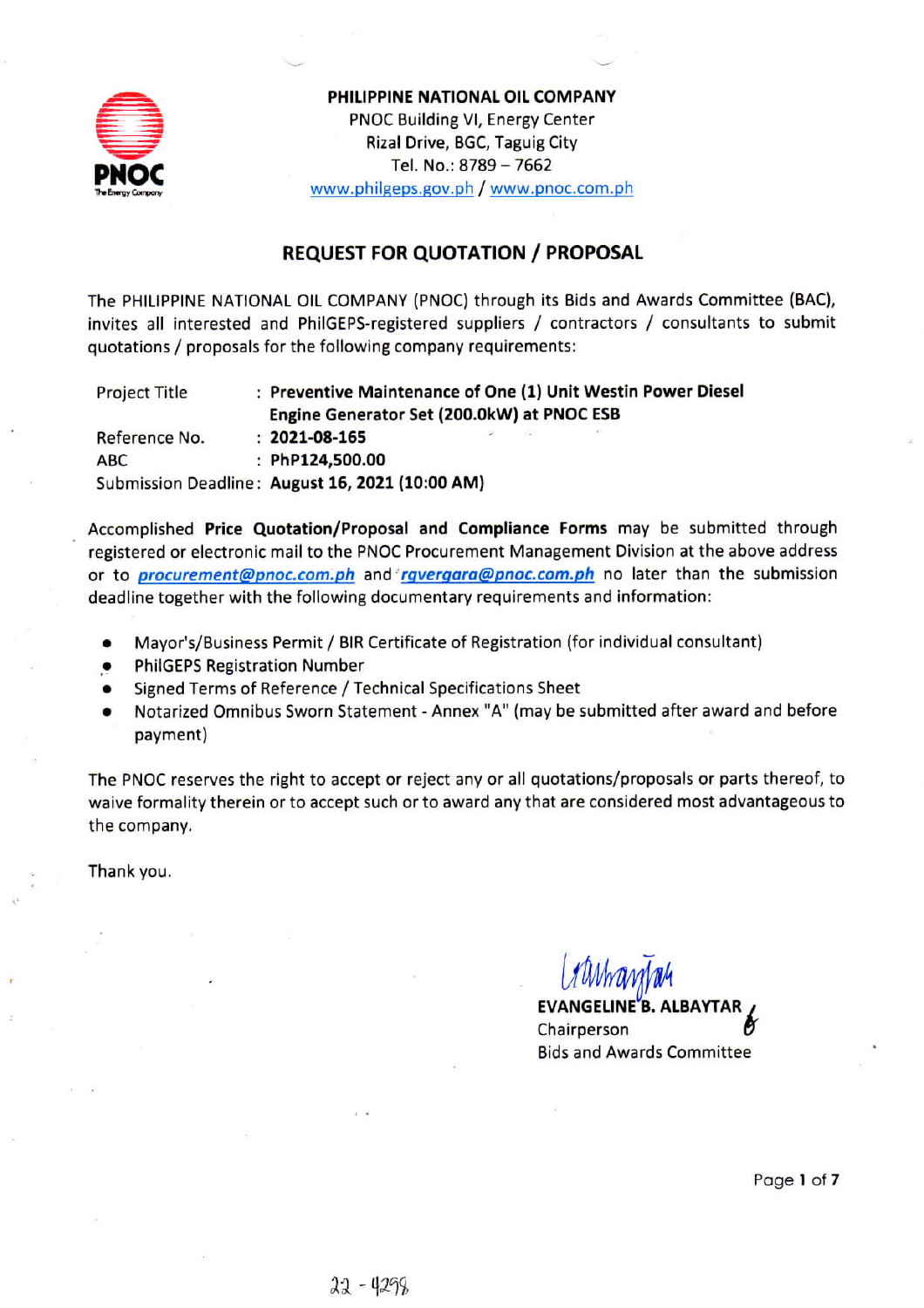# **PRICE QUOTATION / PROPOSAL AND COMPLIANCE FORM**

## **Preventive Maintenance of One (1) Unit Westin Power Diesel Engine Generator Set (200.0kW) at PNOC ESB**

## *TERMS OF REFERENCE*

### **I. SCOPE OF WORK**

- 1. Replacement and disposal of consumables such as Engine oil, Oil filter, Fuel water separator, Fuel filter, and Coolant filter (if equipped) in the area assigned by PNOC.
- 2. Engine Inspection, Engine test run and assessment before the start of maintenance, and gather data.
- 3. Cleaning and checking tension of battery terminals, specific gravity and Air filter/s.
- 4. Check alternator belt, adjust if necessary
- 5. Check coolant level, condition of water pump, fuel pump, temperature sensors, oil pressure sensors, etc.
- 6. Cleaning all accessible nuts, bolt and clamps and control boards.
- 7. Checking of starter motor, motor solenoid, engine mounting and exhaust system mounting and condition.
- 8. Checking of operation battery charger (if equipped) and display panel lamps for correct operation.
- 9. Visual inspection of all external components for mechanical damage or malfunction.
- 10. Generator Controller visual inspection
	- a. Checking of engine parameters on generator set controller
	- b. Test run (without load) and gather data.
- 11. Final Test run
- 12. Cleaning and demobilization

### **II. LABOR REQUIREMENTS**

- 1. Contractor must be knowledgeable in performing preventive maintenance work of diesel engine Generator set.
- 2. Contractor must have a qualified team leader for all technical aspects needed for maintenance on Engine, alternator and other services performed at project site.

#### **III. EQUIPMENT REQUIREMENTS**

No major equipment require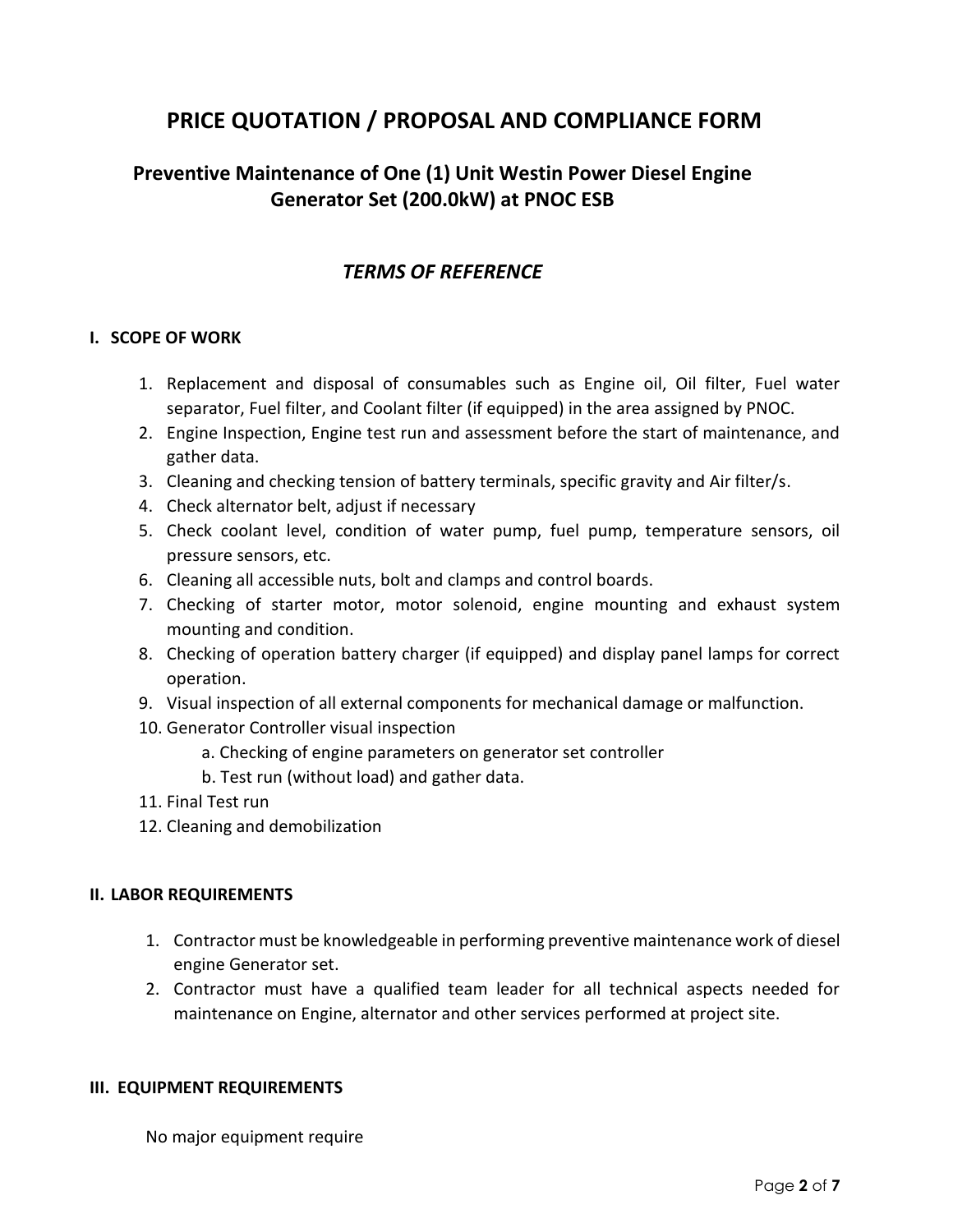### **IV. MATERIALS REQUIREMENTS**

- 1. Lube Oil Filter
- 2. Fuel filter
- 3. Air Filter
- 4. Water Filter
- 5. Engine Oil Lubricant
- 6. Radiator water coolant

## **V. PROJECT EXECUTION REQUIREMENTS**

## **A. Methodology Requirements**

- 1. The Contractor shall validate and check any conditions on site which may have an effect on the work and shall immediately notify PNOC commencing the works.
- 2. Supply and delivery of required consumable and materials needed for the preventive maintenance works for diesel driven generator set (200KW / 250KVA). 1pc – Lube Oil Filter 1pc – Air Cleaner Element 1pc – Fuel Filter 2 pails - Engine Oil, HD 40 15 liters - Radiator Coolant 1pc - Fuel Water Separator Filter
- 3. Preventive maintenance of One (1) unit Westin Power Diesel Engine Generator Set (200.0kW) at PNOC ESB.
	- A. Cooling System

A.1 Coolant level – Check for coolant level

A.2 Radiator Heat Exchange – Visual inspection if there are leaks, physical damage and any blockage of air flow

A.3 Water Coolant Lines – check for water leaks and moisture along the water lines.

- B. Electrical System
	- B.1 Battery Checking the electrolyte level and specific gravity
	- B.2 Battery Heater Cooperation checking if operational

B.3 Battery Connection – Check for loose cables and contamination on the terminals

B.4 Shutdown Mechanism – swift shutdown of Engine

B.5 Electrical Starter and Alternator – check for swift operation and check that alternator is providing power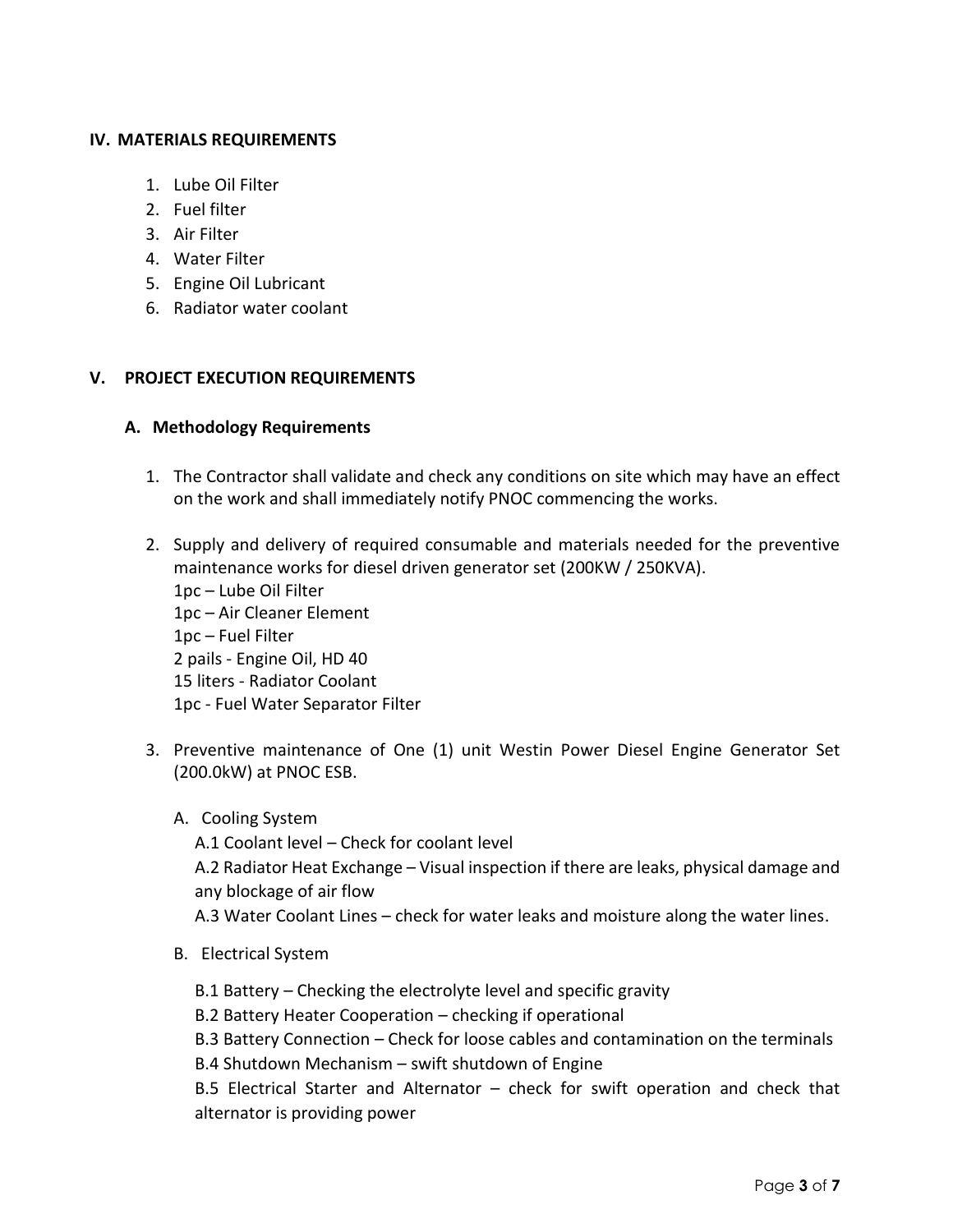B.6 Accessories and Meters – check for additional accessories that helps monitor the generator and functionality of meters.

- C. AC Electrical System
	- C.1 AC Wiring check for loose connection and retighten if necessary
	- C.2 Battery Charger Check if the charger is operational during emergency or back up mode
	- C.3 Control Panel and switch Gear checking of control panels including switches, meters and knobs. Checking of switch gear operation
	- C.4 AC Voltage Generator checking of functionality
- D. Air Induction and Exhaust System
	- D.1 Air Cleaning Unit check for blockages and dirt
	- D.2 Air Induction piping and connections checking for swift air flow
	- D.3 Turbo Charger and Blower checking for swift operation
	- D.4 Exhaust Manifold / Connections checking and cleaning of rust, dirt and operations.

### E. Power Unit

- E.1 Generator Structure checking the overall appearance and surroundings
- E.2 Coupling checking for loose connection
- F. Lubrication System
	- F.1 Engine Oil Level and appearance check the oil level and appearance of the oil
	- F.2 Oil Filter checking for oil leaks
	- F.3 Crankcase Pressure / breather check the pressure during operation
	- F.4 Oil Leakage check presence of oil in all engine
	- F.5 Engine Oil Level checking the oil level
	- F.6 Fan Drive Bearing check for noise and operation
	- F.7 Gauges check for functionality
- G. Fuel System
	- G.1 Fuel Tank Checking of Fuel (must sustain at least 8 hours)
	- G.2 Filters Checking and cleaning of dirt
	- G.3 System checking for leaks
	- G.4 Gauges must correspond according to actual level
- 4. Change Oil, fuel filter, oil filter, air cleaner elements, change radiator water with additional coolant chemicals, Fuel water separator filter.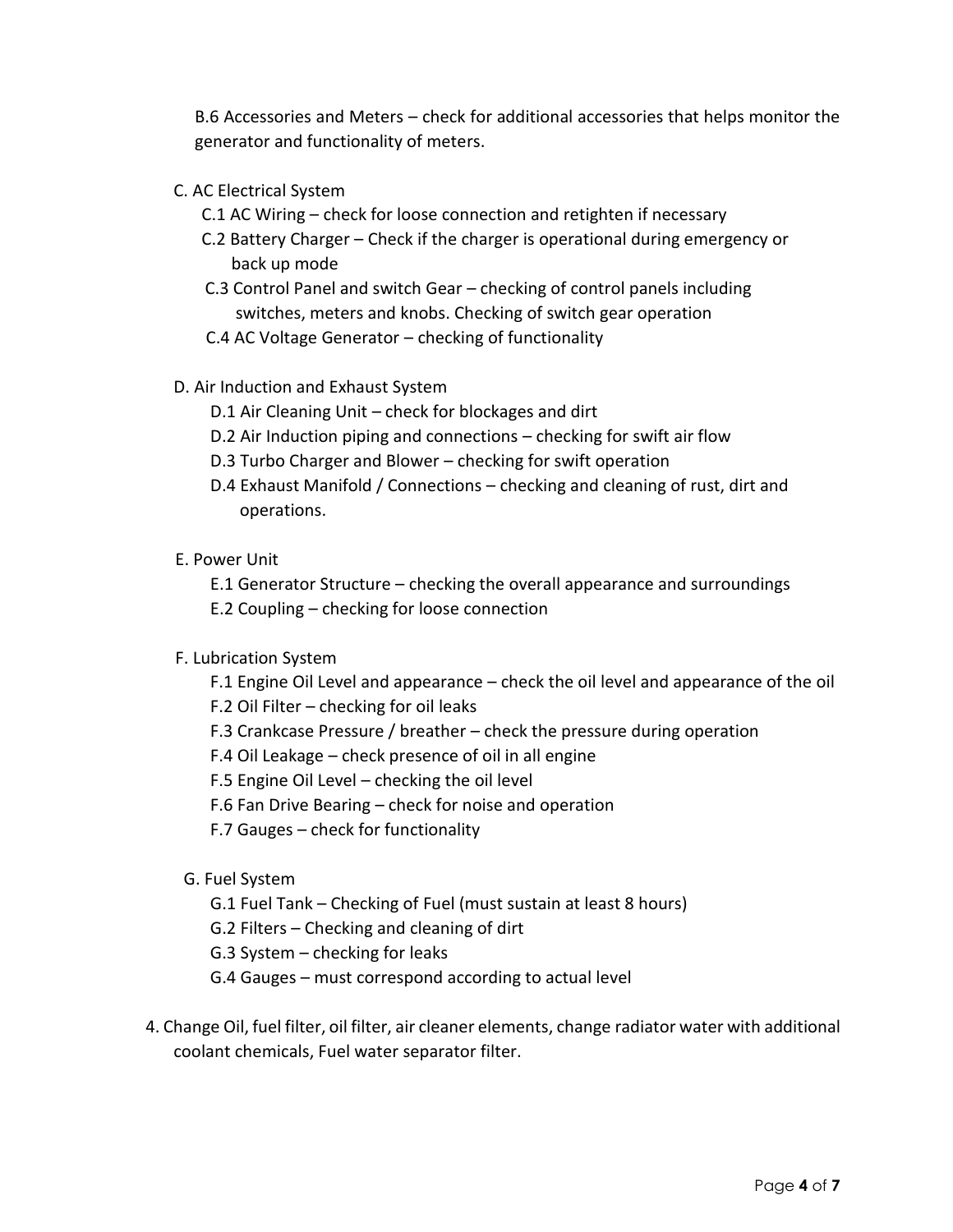## **B. General Conditions**

- 1. A joint inspection must be conducted by the Contractor and PNOC Representatives on the specific works to be done for the project.
- 2. The contractor is required to inspect and examine the equipment of the proposed project to arrive at an estimate of the labor, materials, and services necessary to carry out the work.
- 3. The contractor must conduct proper planning and safety orientation meeting to all personnel involved in the work prior to commencement.
- 4. The contractor is required to coordinate all activities and work relative to the project with the PNOC representative for proper monitoring and coordination.
- 5. The Contractor shall commence work on the agreed Start Date and shall carry out the work in accordance with the program of work submitted by the CONTRACTOR, as updated, with the approval of the PNOC representative and complete the project by the completion date as indicated in the TOR.
- 6. The contractor shall be liable for all accident claims and other related claims arising from injuries and damages, which may occur in relation to the execution of the project.
- 7. The contractor shall hold PNOC and its personnel free from any and all liabilities for damages arising from injuries or liabilities to persons or damages to property occasioned by any act or omissions of the contractor including any and all expenses which may be incurred by PNOC and its personnel in the defense of any claim, action or suit.
- 8. The cost of any and all rework and/or restoration of damaged properties due to Contractor's poor workmanship or negligence shall be borne by the contractor.
- 9. The Contractor must comply with all standard health and safety requirements to include, among others, the use of personal protective equipment by all workers, installation of safety signage, proper ID and observe company rules and regulations on safety and security.
- 10. The work shall be executed in the best and thorough manner throughout the project timeline to the satisfaction of PNOC, as represented by its engineers and supervisors who will jointly interpret the meaning of the scope of work and its conditions and shall have the power to reject any work, method of accomplishing every part of work and material used which in their judgment are not fully in accordance with the specifications and/or description as provided in the scope of work and are deemed to be disadvantageous to PNOC.
- 11. The Contractor shall be liable for all direct and consequential damages arising out of any failure to perform the work in accordance with the schedule and with terms and conditions of the contract documents.
- 12. The Contractor shall submit to PNOC ESB representative Daily Accomplishment Report for construction monitoring purposes.
- 13. The Base operations shall be given priority on the phasing of works. The Contractor should therefore coordinate with the PNOC ESB representative and/or Duty Supervisor regarding the scheduling and phasing of works so as not to interrupt the Base operations during project implementation.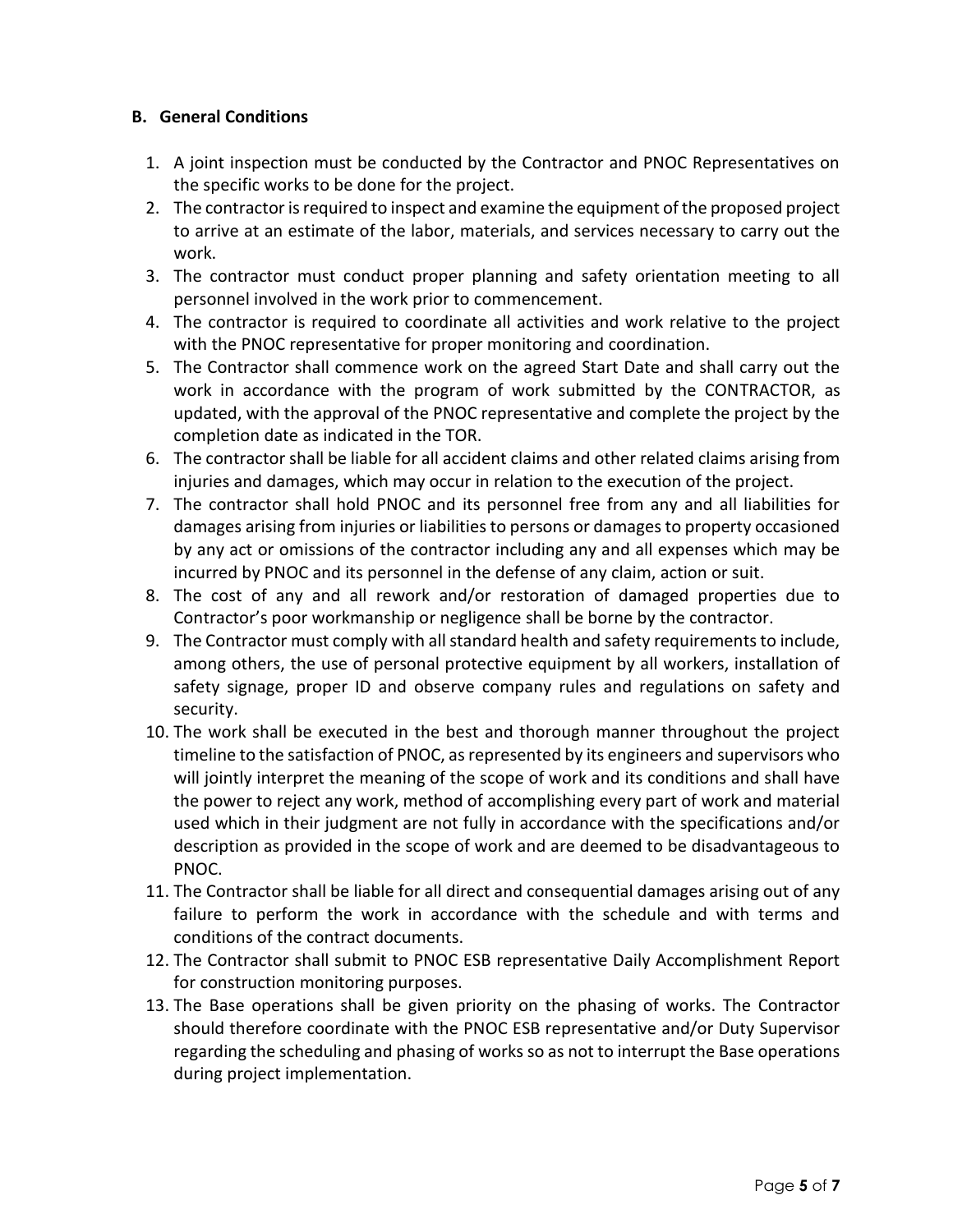### **C. Site Possession**

- 1. The CONTRACTOR confirms that he has inspected the equipment that he is fully aware of the conditions which might affect the nature, extent and cost of the work required; that PNOC shall in no way be responsible for any costs or expenses which may be incurred on account of failure of the CONTRACTOR to make an accurate examination of present and/or assessment of future factors that may affect the cost of execution.
- 2. The PNOC ESB shall designate a specific area to be used by the CONTRACTOR as temporary facilities/storage area/administration area in connection with the project.

#### **VI. PROJECT DURATION**

Work should be completed within **seven (7)** calendar days reckoned from the date of receipt of the Notice to Proceed.

#### **VII.WARRANTY PROVISIONS**

 The warranty shall be One (1) year reckoned from the date of final turn-over and acceptance.

#### **VII. PROJECT LOCATION:**

**PNOC Energy Supply Base, Bgy. Mainaga, Mabini, Batangas** 

| # | <b>Item Description</b>                                                                                            | Qtv   | <b>Amount</b> |
|---|--------------------------------------------------------------------------------------------------------------------|-------|---------------|
|   | Preventive Maintenance of One (1) Unit Westin<br>Power Diesel Engine Generator Set (200.0kW) at<br><b>PNOC ESB</b> | 1 lot | D             |

| <b>Amount in</b><br><b>Words</b> |  |  |
|----------------------------------|--|--|
|----------------------------------|--|--|

## **TERMS AND CONDITIONS**

- 1. All entries shall be typed or written in a clear legible manner.
- 2. Bidder shall offer one (1) bid only. Alternative bids shall be rejected.